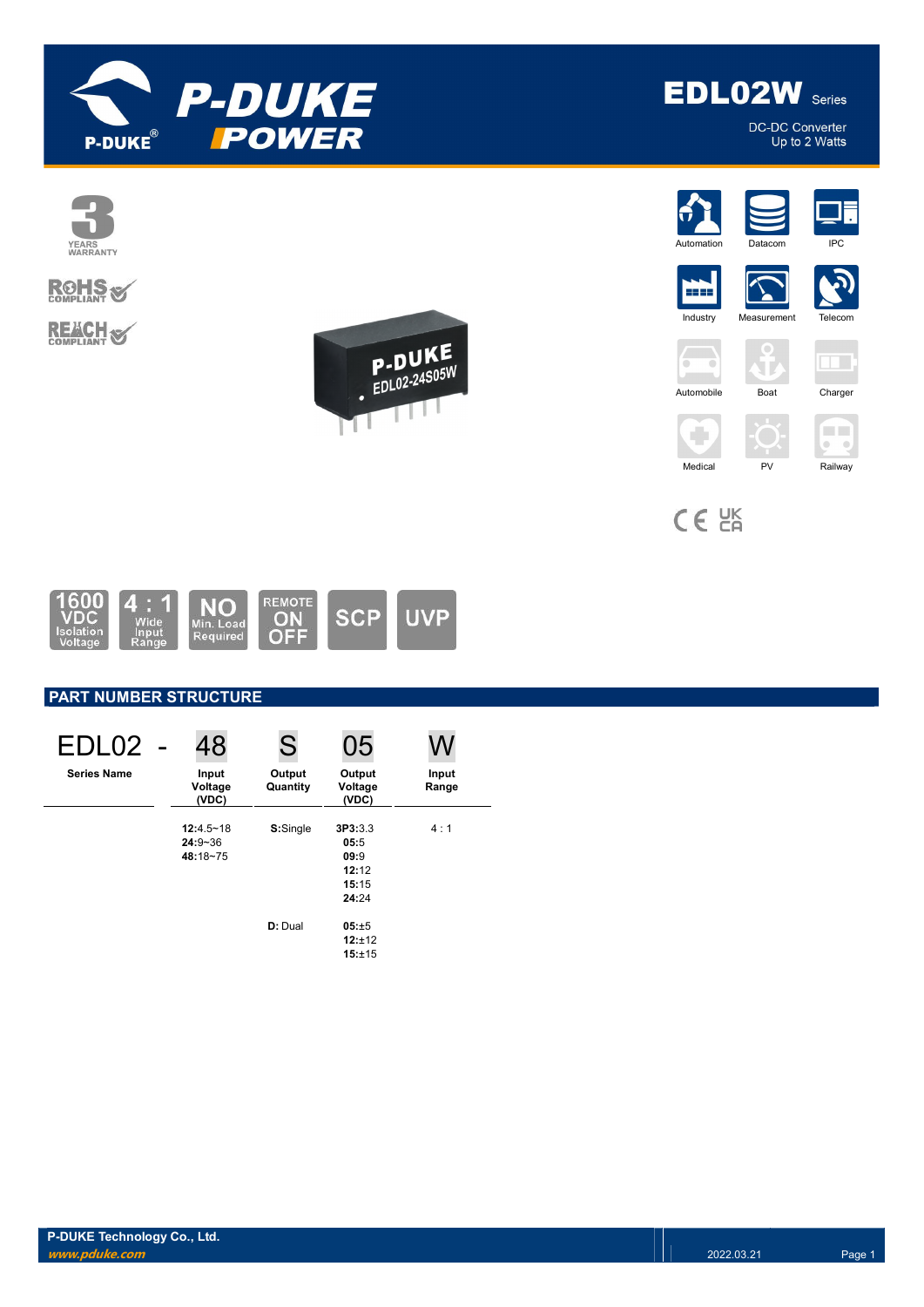



## TECHNICAL SPECIFICATION All specifications are typical at nominal input, full load and 25℃ unless otherwise noted

| <b>Model</b><br><b>Number</b> | Input Range   | <b>Output Voltage</b> | <b>Output Current</b><br>@ Full Load | <b>Input Current</b><br>@ No Load | Efficiency | Maximum<br><b>Capacitor Load</b> |
|-------------------------------|---------------|-----------------------|--------------------------------------|-----------------------------------|------------|----------------------------------|
|                               | <b>VDC</b>    | <b>VDC</b>            | mA                                   | mA                                | %          | <b>uF</b>                        |
| EDL02-12S3P3W                 | $4.5 - 18$    | 3.3                   | 500                                  | 30                                | 75         | 3300                             |
| EDL02-12S05W                  | $4.5 \sim 18$ | 5                     | 400                                  | 30                                | 80         | 1680                             |
| EDL02-12S09W                  | $4.5 \sim 18$ | 9                     | 222                                  | 35                                | 81         | 1000                             |
| EDL02-12S12W                  | $4.5 \sim 18$ | 12                    | 167                                  | 35                                | 81         | 820                              |
| EDL02-12S15W                  | $4.5 \sim 18$ | 15                    | 134                                  | 40                                | 82         | 680                              |
| EDL02-12S24W                  | $4.5 \sim 18$ | 24                    | 83                                   | 40                                | 82         | 220                              |
| EDL02-12D05W                  | $4.5 - 18$    | ±5                    | ±200                                 | 35                                | 80         | ±1000                            |
| EDL02-12D12W                  | $4.5 \sim 18$ | ±12                   | ±83                                  | 40                                | 82         | ±470                             |
| EDL02-12D15W                  | $4.5 \sim 18$ | ±15                   | ±67                                  | 45                                | 81         | ±330                             |
| EDL02-24S3P3W                 | $9 - 36$      | 3.3                   | 500                                  | 20                                | 76         | 3300                             |
| EDL02-24S05W                  | $9 - 36$      | 5                     | 400                                  | 20                                | 80         | 1680                             |
| EDL02-24S09W                  | $9 - 36$      | 9                     | 222                                  | 20                                | 80         | 1000                             |
| EDL02-24S12W                  | $9 - 36$      | 12                    | 167                                  | 20                                | 82         | 820                              |
| EDL02-24S15W                  | $9 - 36$      | 15                    | 134                                  | 20                                | 82         | 680                              |
| EDL02-24S24W                  | $9 - 36$      | 24                    | 83                                   | 20                                | 82         | 220                              |
| EDL02-24D05W                  | $9 - 36$      | ±5                    | ±200                                 | 20                                | 79         | ±1000                            |
| EDL02-24D12W                  | $9 - 36$      | ±12                   | ±83                                  | 20                                | 82         | ±470                             |
| EDL02-24D15W                  | $9 - 36$      | ±15                   | ±67                                  | 20                                | 80         | ±330                             |
| EDL02-48S3P3W                 | $18 - 75$     | 3.3                   | 500                                  | 10                                | 74         | 3300                             |
| EDL02-48S05W                  | $18 - 75$     | 5                     | 400                                  | 10                                | 79         | 1680                             |
| EDL02-48S09W                  | $18 - 75$     | 9                     | 222                                  | 10                                | 81         | 1000                             |
| EDL02-48S12W                  | $18 \sim 75$  | 12                    | 167                                  | 10                                | 82         | 820                              |
| EDL02-48S15W                  | $18 - 75$     | 15                    | 134                                  | 10                                | 81         | 680                              |
| EDL02-48S24W                  | $18 - 75$     | 24                    | 83                                   | 10                                | 81         | 220                              |
| EDL02-48D05W                  | $18 - 75$     | ±5                    | ±200                                 | 10                                | 79         | ±1000                            |
| EDL02-48D12W                  | $18 \sim 75$  | ±12                   | ±83                                  | 10                                | 81         | ±470                             |
| EDL02-48D15W                  | $18 - 75$     | ±15                   | ±67                                  | 10                                | 81         | ±330                             |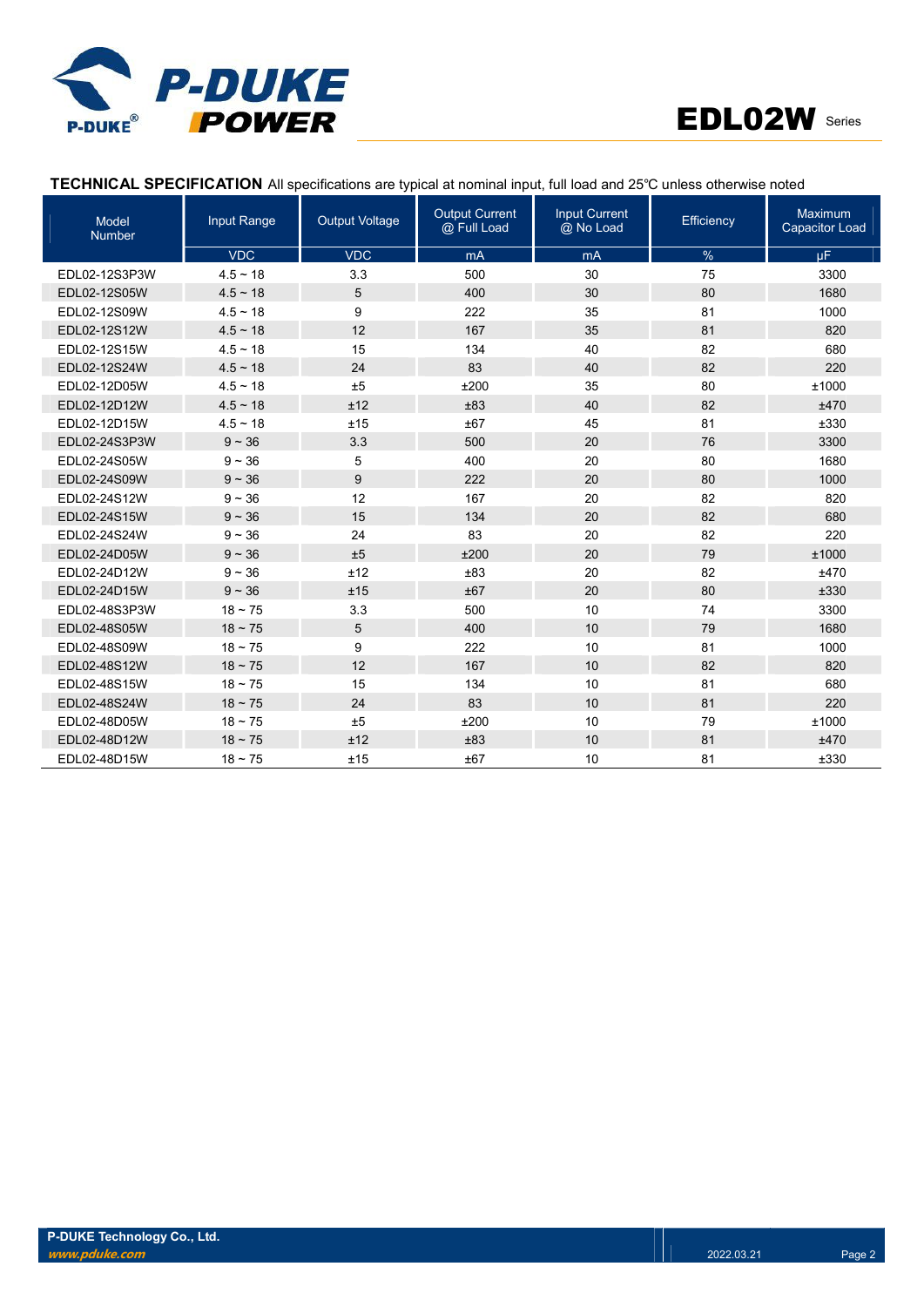

| <b>INPUT SPECIFICATIONS</b>   |                                                                                                                   |                                                                                 |                |      |                        |             |
|-------------------------------|-------------------------------------------------------------------------------------------------------------------|---------------------------------------------------------------------------------|----------------|------|------------------------|-------------|
| <b>Parameter</b>              |                                                                                                                   | <b>Conditions</b>                                                               | Min.           | Typ. | Max.                   | <b>Unit</b> |
| Operating input voltage range |                                                                                                                   | 12Vin(nom)                                                                      | 4.5            | 12   | 18                     |             |
|                               |                                                                                                                   | 24Vin(nom)                                                                      | 9              | 24   | 36                     | <b>VDC</b>  |
|                               |                                                                                                                   | 48Vin(nom)                                                                      | 18             | 48   | 75                     |             |
| Start up voltage              |                                                                                                                   | 12Vin(nom)                                                                      |                |      | 4.5                    |             |
|                               |                                                                                                                   | 24Vin(nom)                                                                      |                |      | 9                      | <b>VDC</b>  |
|                               |                                                                                                                   | 48Vin(nom)                                                                      |                |      | 18                     |             |
| Shutdown voltage              |                                                                                                                   | 12Vin(nom)                                                                      | $\overline{2}$ | 3    | 4                      |             |
|                               |                                                                                                                   | 24Vin(nom)                                                                      | 6              |      | 8                      | <b>VDC</b>  |
|                               |                                                                                                                   | 48Vin(nom)                                                                      | 13             | 15   | 17                     |             |
| Start up time                 | Constant resistive load                                                                                           | Power up                                                                        |                | 10   | 20                     | ms          |
|                               |                                                                                                                   | Remote ON/OFF                                                                   |                | 10   | 20                     |             |
| Input surge voltage           | 1 second, max.                                                                                                    | 12Vin(nom)                                                                      |                |      | 25                     |             |
|                               |                                                                                                                   | 24Vin(nom)                                                                      |                |      | 50                     | <b>VDC</b>  |
|                               |                                                                                                                   | 48Vin(nom)                                                                      |                |      | 100                    |             |
| Input filter                  |                                                                                                                   |                                                                                 |                |      | Capacitor type         |             |
| Remote ON/OFF                 |                                                                                                                   | DC-DC ON                                                                        |                |      | Open or high impedance |             |
|                               | Ctrl pin applied current via $1k\Omega$                                                                           | DC-DC OFF                                                                       | $\overline{2}$ | 3    | 4                      | mA          |
|                               |                                                                                                                   | Remote off input current                                                        |                | 2.5  |                        | mA          |
|                               | Application circuit                                                                                               |                                                                                 |                |      |                        |             |
|                               | DC-DC ON                                                                                                          | DC-DC OFF                                                                       |                |      |                        |             |
|                               | $+V$ in<br>1 $k\Omega$ $\leq$<br>Ctrl<br><b>ww-</b><br>3 <sub>m</sub> A<br>DC/DC<br>CURRENT (1)<br>SOURCE<br>-Vin | $+V$ in<br>$1k\Omega$<br>Ctrl<br>3mA<br>DC/DC<br>CURRENT(1)<br>SOURCE<br>$-Vin$ |                |      |                        |             |

| OUTPUT SPECIFICATIONS            |                                    |                   |         |      |                                 |                    |
|----------------------------------|------------------------------------|-------------------|---------|------|---------------------------------|--------------------|
| <b>Parameter</b>                 |                                    | <b>Conditions</b> | Min.    | Typ. | Max.                            | Unit               |
| Voltage accuracy                 |                                    |                   | $-1.0$  |      | $+1.0$                          | $\%$               |
| Line regulation                  | Low Line to High Line at Full Load |                   | $-0.2$  |      | $+0.2$                          | $\%$               |
| Load regulation                  | No Load to Full Load               | Single            | $-1.0$  |      | $+1.0$                          |                    |
|                                  |                                    | Dual              | $-1.0$  |      | $+1.0$                          | $\%$               |
|                                  | 10% Load to 90% Load               | Single            | $-0.5$  |      | $+0.5$                          |                    |
|                                  |                                    | Dual              | $-0.8$  |      | $+0.8$                          |                    |
| Cross regulation                 | Asymmetrical load 25%/100% FL      | Dual              | $-5.0$  |      | $+5.0$                          | $\%$               |
| Ripple and noise                 | Measured by 20MHz bandwidth        |                   |         | 75   |                                 | mVp-p              |
| Temperature coefficient          |                                    |                   | $-0.02$ |      | $+0.02$                         | $%$ / $^{\circ}$ C |
| Transient response recovery time | 25% load step change               |                   |         | 500  |                                 | μs                 |
| Over current protection          |                                    |                   | 130     | 170  | 230                             | $\%$               |
| Short circuit protection         |                                    |                   |         |      | Continuous, automatics recovery |                    |

| <b>GENERAL SPECIFICATIONS</b> |                             |      |      |                              |                    |
|-------------------------------|-----------------------------|------|------|------------------------------|--------------------|
| <b>Parameter</b>              | <b>Conditions</b>           | Min. | Typ. | Max.                         | <b>Unit</b>        |
| Isolation voltage             | 1 minute<br>Input to Output | 1600 |      |                              | <b>VDC</b>         |
| Isolation resistance          | 500VDC                      |      |      |                              | GΩ                 |
| Isolation capacitance         |                             |      |      | 50                           | pF                 |
| Switching frequency           | Full load to minimum load   | 100  |      |                              | kHz                |
| Safety meets                  |                             |      |      | IEC/EN/UL 62368-1            |                    |
| Case material                 |                             |      |      | Non-conductive black plastic |                    |
| Potting material              |                             |      |      | Silicone (UL94 V-0)          |                    |
| Weight                        |                             |      |      |                              | 4.5g(0.16oz)       |
| <b>MTBF</b>                   | MIL-HDBK-217F               |      |      |                              | 6.621 x $10^6$ hrs |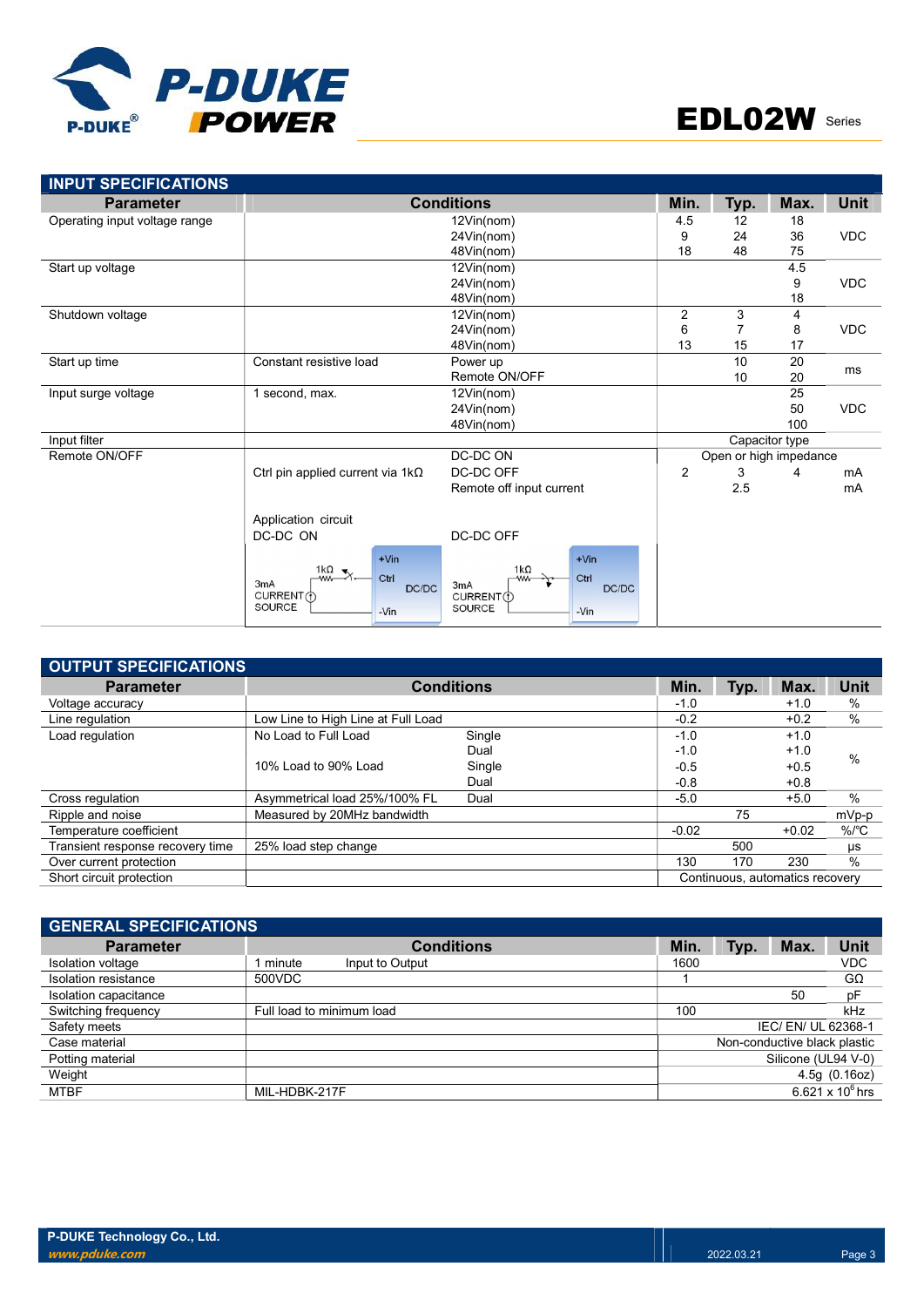

| <b>ENVIRONMENTAL SPECIFICATIONS</b> |                   |       |      |        |              |
|-------------------------------------|-------------------|-------|------|--------|--------------|
| <b>Parameter</b>                    | <b>Conditions</b> | Min.  | Typ. | Max.   | <b>Unit</b>  |
| Operating ambient temperature       | With derating     | -40   |      | $+105$ | °C           |
| Maximum case temperature            |                   |       |      | 105    | °C           |
| Storage temperature range           |                   | $-55$ |      | $+125$ | °C           |
| Thermal shock                       |                   |       |      |        | MIL-STD-810F |
| Vibration                           |                   |       |      |        | MIL-STD-810F |
| Relative humidity                   |                   |       |      |        | 5% to 95% RH |

| <b>EMC SPECIFICATIONS</b>                                                                                                                                                                                                          |             |                                          |                         |
|------------------------------------------------------------------------------------------------------------------------------------------------------------------------------------------------------------------------------------|-------------|------------------------------------------|-------------------------|
| <b>Parameter</b>                                                                                                                                                                                                                   |             | <b>Conditions</b>                        | Level                   |
| EMI                                                                                                                                                                                                                                | EN55032     | With external components                 | Class A $\cdot$ Class B |
| <b>EMS</b>                                                                                                                                                                                                                         | EN55024     |                                          |                         |
| <b>ESD</b>                                                                                                                                                                                                                         | EN61000-4-2 | Air ± 8kV and Contact ± 6kV              | Perf. Criteria A        |
| Radiated immunity                                                                                                                                                                                                                  | EN61000-4-3 | 10 V/m                                   | Perf. Criteria A        |
| <b>Fast transient</b>                                                                                                                                                                                                              | EN61000-4-4 | ±2kV                                     | Perf. Criteria A        |
|                                                                                                                                                                                                                                    |             | With an external input filter capacitor  |                         |
|                                                                                                                                                                                                                                    |             | (Nippon chemi-con KY series, 220µF/100V) |                         |
| Surge                                                                                                                                                                                                                              | EN61000-4-5 | ±1kV                                     | Perf. Criteria A        |
|                                                                                                                                                                                                                                    |             | With an external input filter capacitor  |                         |
|                                                                                                                                                                                                                                    |             | (Nippon chemi-con KY series, 220µF/100V) |                         |
| Conducted immunity                                                                                                                                                                                                                 | EN61000-4-6 | $10 \,$ Vr.m.s                           | Perf. Criteria A        |
| Power frequency magnetic field                                                                                                                                                                                                     | EN61000-4-8 | 100A/m continuous: 1000A/m 1 second      | Perf. Criteria A        |
| $\bullet$ and the set of the set of the set of the set of the set of the set of the set of the set of the set of the set of the set of the set of the set of the set of the set of the set of the set of the set of the set of the |             |                                          |                         |

CAUTION: This power module is not internally fused. An input line fuse must always be used.

#### CHARACTERISTIC CURVE







#### FUSE CONSIDERATION

This power module is not internally fused. An input line fuse must always be used.

This encapsulated power module can be used in a wide variety of applications, ranging from simple stand-alone operation to an integrated part of sophisticated power architecture.

To maximum flexibility, internal fusing is not included; however, to achieve maximum safety and system protection, always use an input line fuse. The input line fuse suggest as below:

| Model                                                    | <b>Fuse Rating</b><br>(A | <b>Fuse Type</b> |
|----------------------------------------------------------|--------------------------|------------------|
| $EDL02-12S$ $W \cdot EDL02-12D$                          |                          | Slow-Blow        |
| $EDLO2-24S$ $W \cdot EDLO2-24D$                          | 0.5                      | Slow-Blow        |
| $\overline{\ }$ W $\cdot$ EDL02-48DF<br>$EDL02-48S$<br>w | 0.315                    | Slow-Blow        |

The table based on the information provided in this data sheet on inrush energy and maximum DC input current at low Vin..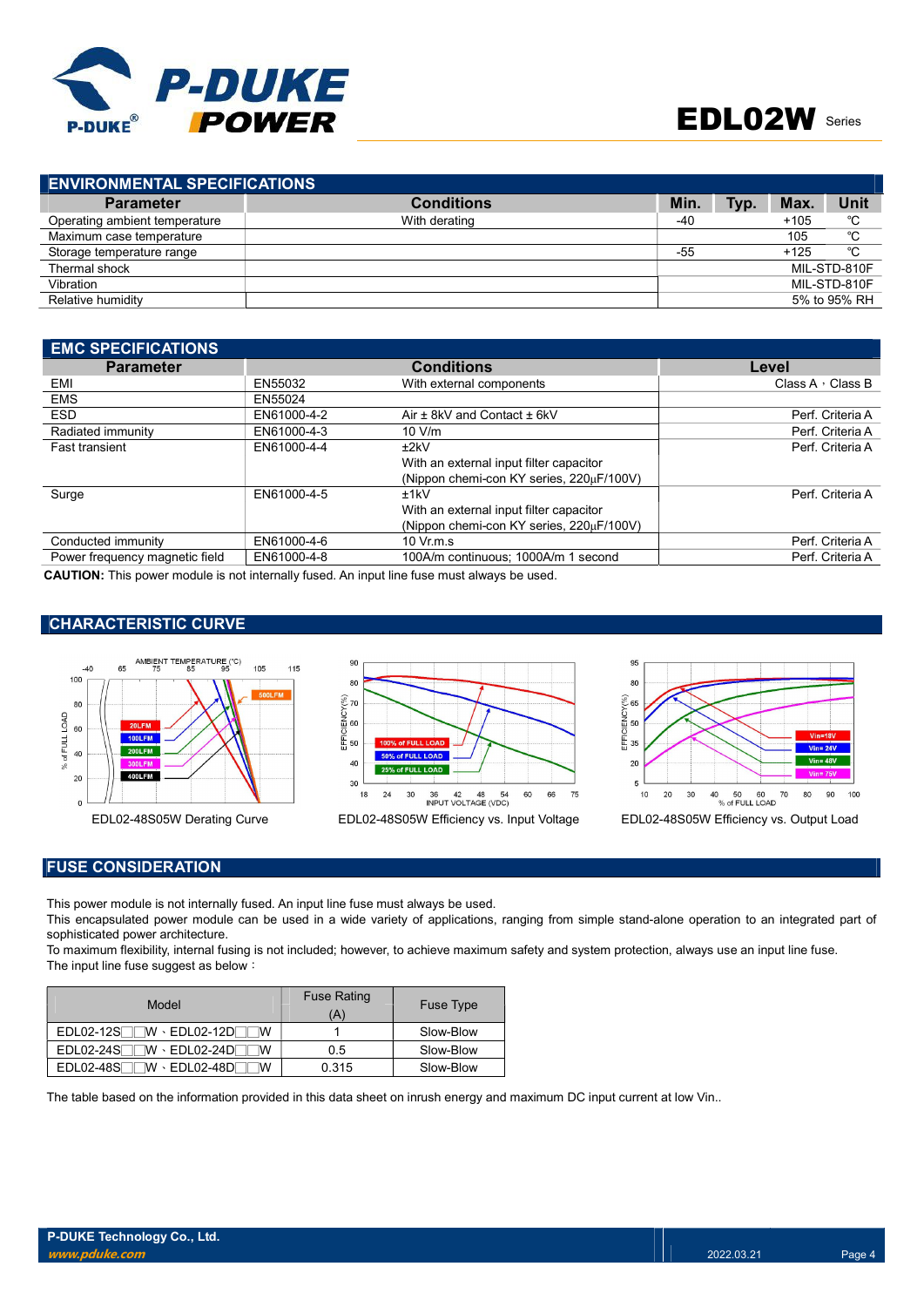



#### MECHANICAL DRAWING





#### PIN CONNECTION

| PIN | <b>SINGLE</b> | <b>DUAL</b> |
|-----|---------------|-------------|
|     | -Vin          | -Vin        |
| 2   | $+V$ in       | $+V$ in     |
| 3   | Ctrl          | Ctrl        |
| 5   | <b>NC</b>     | ΝC          |
| 6   | +Vout         | +Vout       |
|     | -Vout         | Common      |
| Ω   | NC.           | -Vout       |

1. All dimensions in inch [mm]

2. Tolerance :x.xx±0.02 [x.x±0.5]

x.xxx±0.010 [x.xx±0.25]

3. Pin dimension tolerance ±0.004 [0.10]

**BOTTOM VIEW** 

#### RECOMMENDED PAD LAYOUT



All dimensions in inch(mm) Pad size(lead free recommended) Through hole 1.2.3.5.6.7.8: ∅0.031[0.80] Top view pad 1.2.3.5.6.7.8: ∅0.039[1.00] Bottom view pad 1.2.3.5.6.7.8: ∅0.063[1.60]